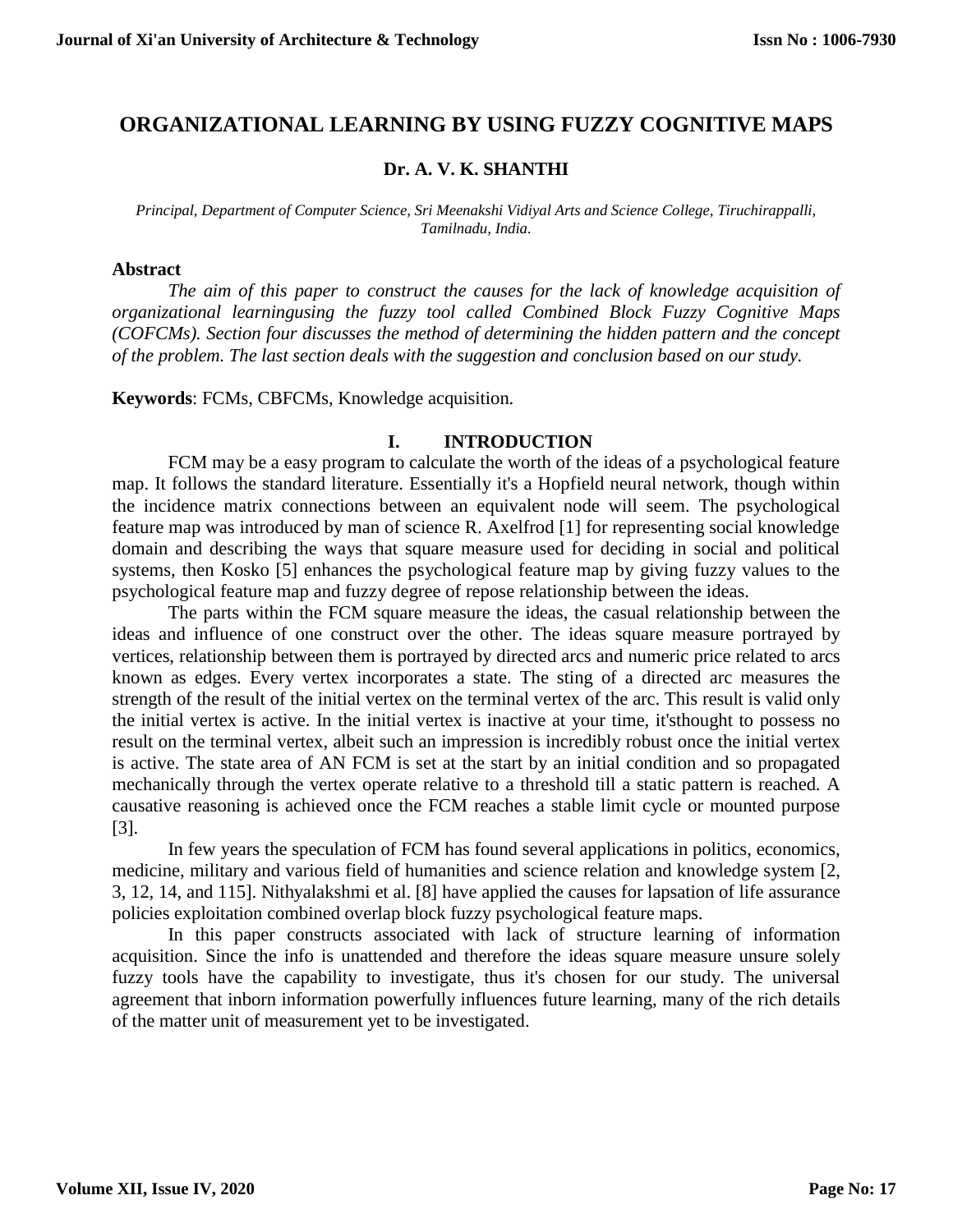## **II.PRELIMINARIES**

Definition2.1[15]

AnFCMisadirectedgraphwithconceptslikepolicies,eventsetc. asnodesand causalitiesasedges. Itrepresentscausalrelationship between concepts.

Definition2.2 [12]

When thenodesof theFCMarefuzzy sets, thentheyare knownasfuzzynodes. Definition2.3[15]

FCMs with edge weights or causalities from the set  $\{-1,0,1\}$  , are called simple FCMs.

Definition 2.3 [15]

FCMs with edge weights or causalities from the set  $\{-1,0,1\}$ , are called simple FCMs.

# Definition 2.4 [15]

Consider the nodes or vertices  $C_1, C_2, \dots, C_n$  of the FCM. Suppose the directed graph is drawn using edge weight  $e_{ij} \in \{-1,0,1\}$ . The matrix E be defined by  $E = \{e_{ij}\}$  where  $e_{ij}$  is the weight of the directed edge  $c_i c_j$ . E is called the adjacency matrix of the FCM, also known as the connection matrix of the FCM. It is important to note that all matrices associated with an FCM are always square matrices with diagonal entries as zero. Definition 2.5 [9]: Let  $C_1, C_2, \dots, C_n$  be the nodes of an FCM.  $A = (a_1, a_2, \dots, a_n)$ , where

 $e_{ij} \in \{0,1\}$ . A is called the instantaneous state vector and it denotes the on-off position of the node at a moment.

i i 1, if  $a_i$  is on position, i=1, 2, ..., n  $a_i = \begin{cases} 1, \text{ if } a_i \text{ is on position} \\ 0, \text{ if } a_i \text{ is on position} \end{cases}$ l

Definition 2.6 [12]

Let  $C_1, C_2, \dots, C_n$  be the nodes of an FCM. Let  $c_1c_2, c_2c_3, \dots, c_ic_j$  be the edges of the FCM  $(i \neq j)$ . Then the edges form a directed cycle. An FCM is said to be cyclic if it possesses a directed cycle. Otherwise it is said to be acyclic.

Definition 2.7 [15]

An FCM with cycles is said to have a feedback.

Definition 2.8 [14]

When there is a feedback in an FCM, i.e., when the causal relations flow through a cycle in a revolutionary way, the FCM is called a dynamical system. Definition 2.9 [15]

Let  $c_1c_2$ ,  $c_2c_3$ ,  $\cdots$ ,  $c_ic_j$  be a cycle. When  $C_i$  is switched on and if the causality flows through the edges of a cycle and if it again causes  $C_i$ , we say that the dynamical system goes round and round. This is true for any node  $C_i$ , for  $i = 1, 2, ..., n$ . The equilibrium state for this dynamical system is called the hidden pattern. Definition 2.10 [14]

If the equilibrium state of a dynamical system is a unique state vector, then it is called a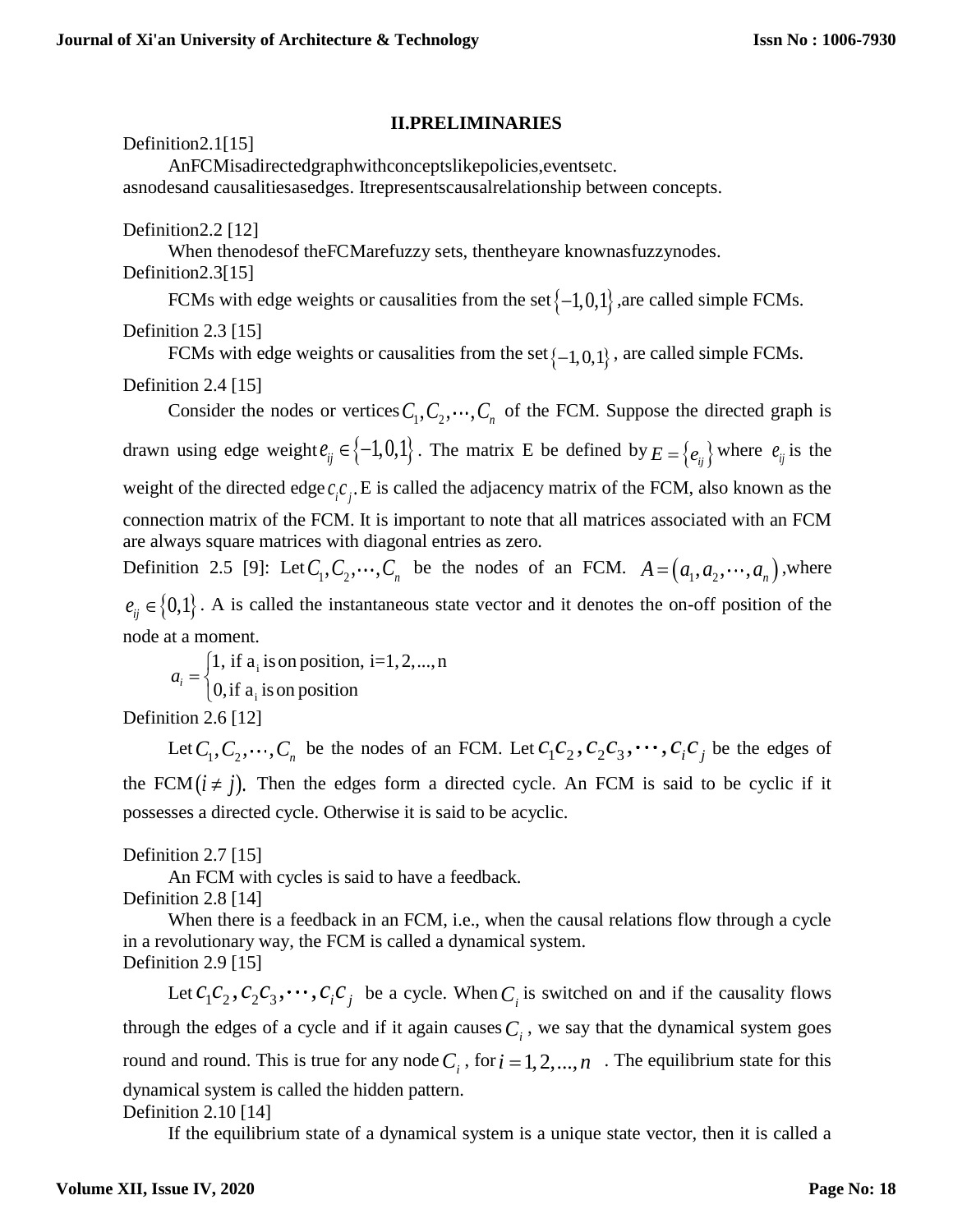fixed point.

Definition 2.11 [12]

Finite number of FCMs can be combined together to produce the joint effect of all the FCMs. Let  $E_1, E_2, ..., E_p$  be adjacency matrices of the FCMs with nodes  $C_1, C_2, ..., C_n$ , and then the combined FCM is got by adding all the adjacency matrices  $E_1, E_2, ..., E_p$ . We denote the combined FCM adjacency matrix by  $E = E_1 + E + ... + E_p$ .

# Definition 2.12 [15]

Let P be the problem under investigation. Suppose let  $\{a_1, a_2, \dots, a_n\}$  be the n attributes associated with P (n is very large). Now divide the number of attributes  $\{a_1, a_2, \dots, a_n\}$  into classes  $C_{1}, C_{2}, \cdots, C_{t}$  where the classes are such that

1.  $S_i \cap S_{i+1} = \phi$  where the classes such that

2. 
$$
\bigcup S_i = \{C_1, C_2, \dots, C_n\}
$$

3.  $|S_i| \neq |S_j|$  *for*  $i \neq j$  in general.

Now we obtain the FCM associated with each of the classes  $S_1, S_2, \dots, S_t$ . We determine the relational matrix associated with each  $S_i$  using these matrices we obtain  $n \times n$  matrix. This  $n \times n$  matrix is the matrix associated with the Combined Overlap Block FCM (COBFCM) of same sizes.

# **III. LACK OF KNOWLEDGE ACQUISITION IN ORGANIZATIONAL LEARNING**

Many formal structure activities square measure meant to accumulate info or data. Examples square measure client surveys, analysis and competitor's merchandise. Several informal behaviors are also directed toward getting info or data. The subsequent discussion is organized around many processes through thatorganizations acquire info or data. The ten concepts  $\{C_1, C_2, \ldots, C_{10}\}$  of the attributes are considered the following

# **C<sup>1</sup> - Inborn learning**

- **C2 - Vicarious Learning**
- **C3 - Grafting**
- **C4 - Looking out and Noticing**
- **C<sup>5</sup> - Scanning**
- **C6 - Centered search**
- **C7 - Performance monitoring**
- **C8 - Experimental Learning**
- **C<sup>9</sup> – Structure experiments**
- **C<sup>10</sup> - Experience-based learning curves**

# **1. Inborn learning**

Congenital Learning Organizations don't begin their lives with clean slates. The people or organizations that make new organizations have data concerning the new organization's initial atmosphere and concerning the processes the organization will use to hold out its creator's intentions, and that they build this data obtainable to the new organization's members. a lot ofusually, "organizations square measure driven to include the practices and procedures outlined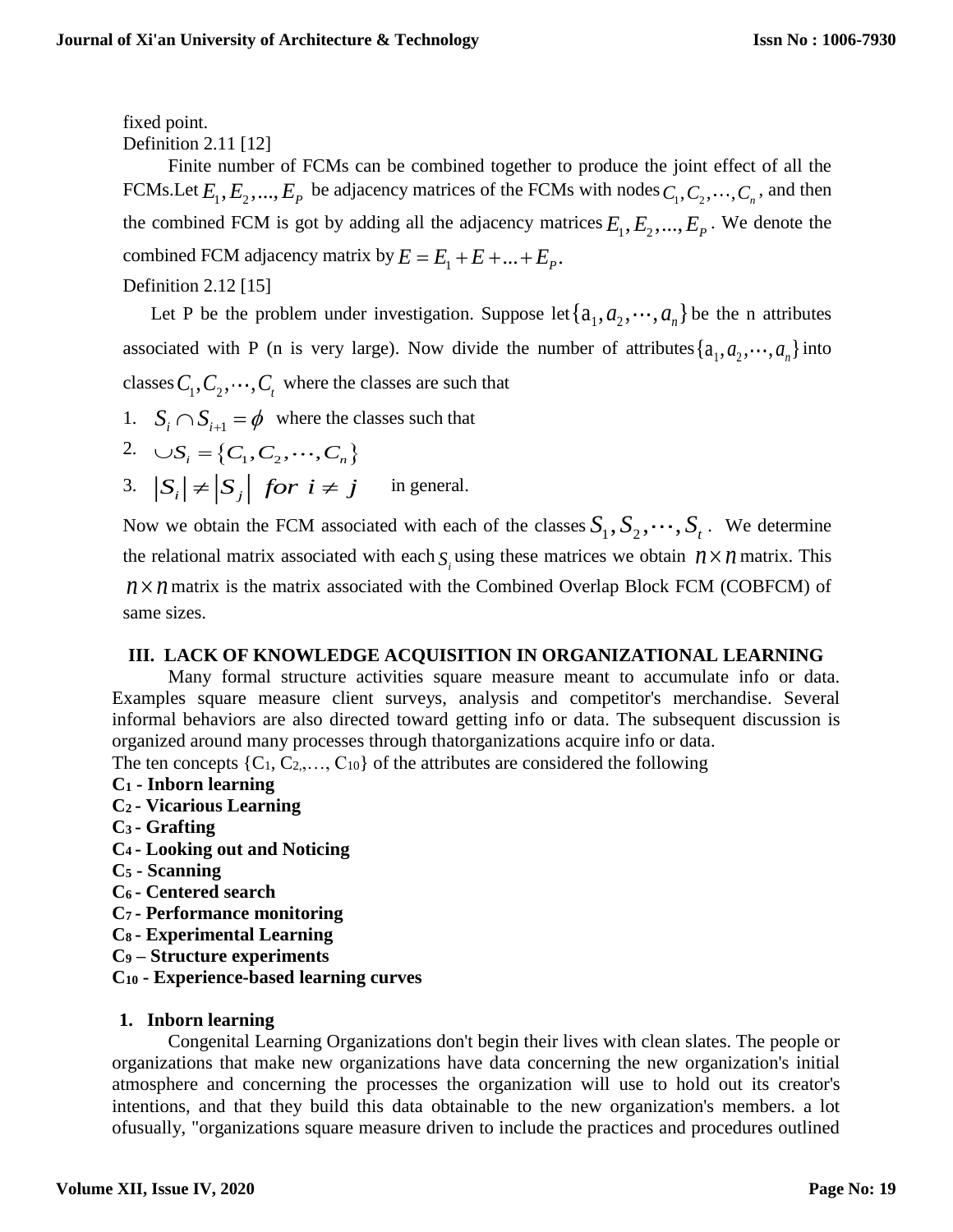by prevailing rationalized ideasof structure work and institutionalized in society. From a replacement organization's perspective, each the institutionalized datanamed by Meyer and mountain ash (1977) and also a lot of context specific data imparted by the organization's creators square measure inheritable data. What a corporation is aware of at its birth can verify what it searches for, what it experiences, and the way it interprets what it encounters.

## **2. Vicarious Learning**

Acquiring Second-Hand expertise Organizations normally conceive to study the ways, body practices, and particularlytechnologies of alternative organizations. For instance, borrowing from alternative organizations is one sort of structure learning. Makers like automobile and laptop firms have for years habitually examined thoroughly their competitors' merchandise as they seem within the marketplace. "Corporate intelligence" is that the term related to the thought of checking out info concerning what company competitors do and the way they are doing it Channels for getting this info embrace consultants, skilled conferences, trade shows, publications, vendors and suppliers and, in less competitive environments, networks of pros.

### **3. Grafting**

Organizations of increase their store {of data information} by getting and attachment on new members World Health Organization possess knowledge not antecedently obtainable inside the organization. Generally grafting-on of carriers of latestdata is completed on a large-scale basis, as within the case of a sale of an entire organization by another. The last of info acquisition processes to be mentioned is learning by looking out or noticing. The literature looks to point that looking out is that the method most consciously pursued by managers on a dayafter-day basis.

#### **4. Looking out and Noticing**

Organizational info acquisition through search will be viewed as occurring in THE forms: scanning, centered search, and performance watching. Scanning refers to the comparatively wide-ranging sensing of the organization's external atmosphere. Centered search happens once structure members or units actively search during a slender phase of the organization's internal or external atmosphere, typically in response to actual or suspected issues or opportunities. Performance watching is employed to mean each centered and wide-ranging sensing of the organization's effectiveness in fulfilling its own pre-established goals or the wants of stakeholders.

#### **5. Scanning**

Organizational environments amendment. If the shortage of match between a corporation and its atmosphere becomes too nice, the organization either fails to survive or undergoes a pricey transformation.

#### **6. Centered search**

The structure science literature associated with focus search has dealt primarily with 2 matters: the antecedents to centered search and also the nature of centered search. With relevancy antecedents, early authorities noted that the initiation of center research isn't an offthe-cuff activity amendment.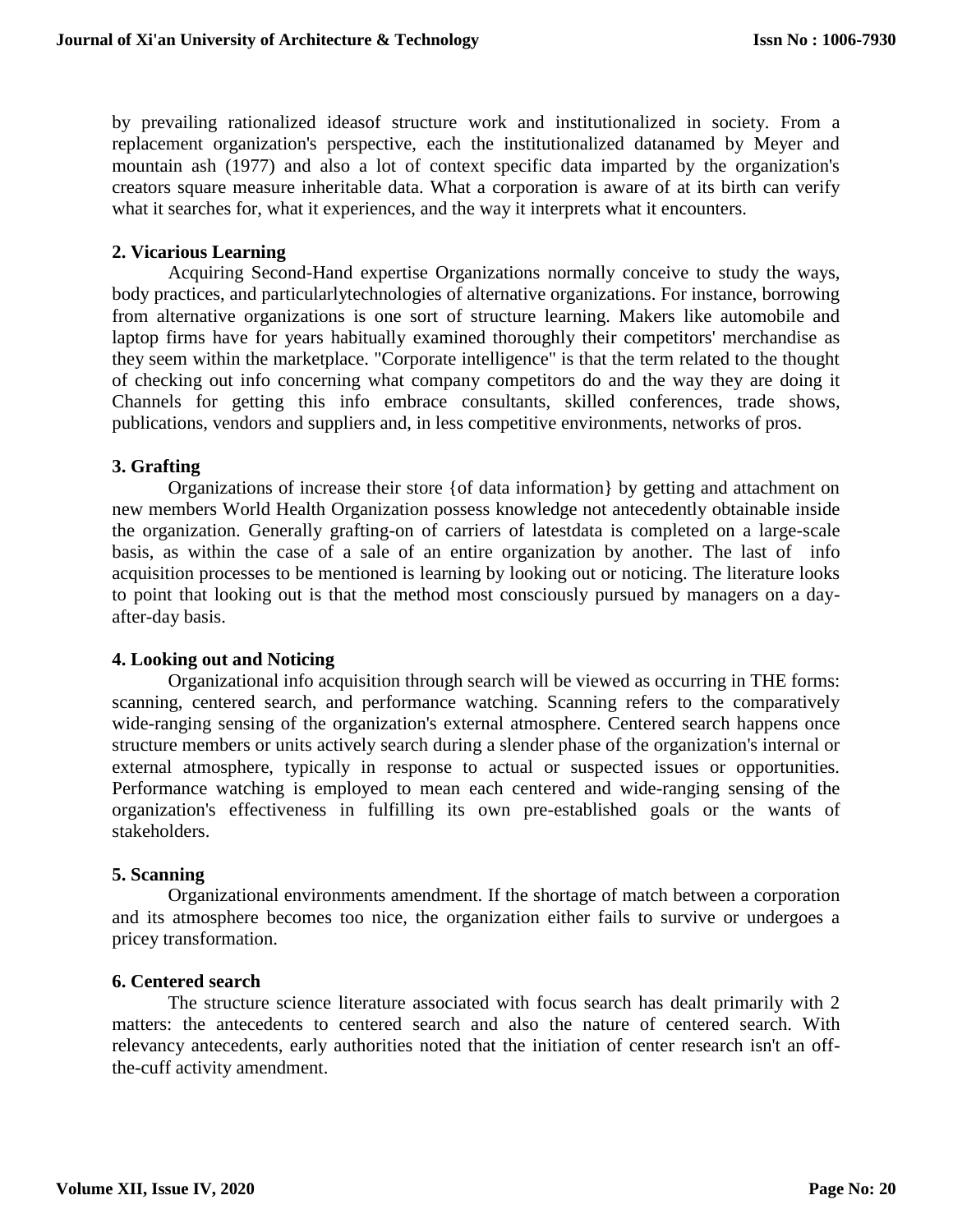## **7. Performance watching**

One of the clearest and most pervasive sorts of structure search is performance watching. Organizations formally and habitually assess however well they're meeting each their own standards, like inventory levels, and also the expectations of external constituencies and stakeholders.

## **8. Experimental Learning**

After their birth, organizations acquire a number of their data through direct expertise. Generally this learning could be a results of intentional, systematic efforts. Far more oft it's no inheritable accidentally or unsystematically. The literature associated with experimental learning is sort of varied, and is mentioned here underneath the followings square measure structure experiments and experience-based learning curves. This subdivision closes with associate analysis of the literature on learning from expertise.

## **9. Structure experiments**

Experiential learning is increased by the avail- ability and analysis of feedback. Om approach to facilitating intentional structure learning is to extend the accuracy of feedback concerning cause-effect relationships between structure actions and outcomes. Another is to confirm the gathering and analysis of such feedback each approaches square measure enclosed in formal structure experiments, formal structure experiments don't seem to be wide licensed by structure directors. One reason is that the requirement to project a picture of decisiveness generally causes directors associated alternative leaders to not admit to the uncertainty that will encourage an experiment. The case of either formal experiments or logical fallacy analyses of natural experiments, proprietary and political considerations tend to inhibit dissemination of any however positive findings. In spite of the importance of structure experiments as learning mechanisms, the literature contains only a few studies of experimentation by organizations.

## **10. Experience-based learning curves**

The exhausting proof that a corporation expertise enhances its performance. The magnitudes of the reductions square measure typically predictable from a mathematical model (sometimes known as associate "experience curve" or a "learning curve"), and also the predictions square measure of utilized in coming up with.

## **IV. METHOD OF DETERMINING HIDDERN PATTERN**

Let  $C_1, C_2, \cdots, C_n$  be the nodes of the FCM. Let A be the associated adjacency matrix. **Lack of hidden pattern is found by keeping C<sup>1</sup> in on state. The vector**  $X = (1,0,0,0,0,0,0,0,0,0)$ . The data should pass through the relation matrix A, this is done by multiplying X by the matrix A. Let  $XA = (a_1, a_2, \dots, a_n)$  with the threshold operation that is by replacing by 1 if  $a_i$  $a_i > k$  and by 0 if 0 (k is the suitable integer). The resulting concepts are updated. The concept  $C_1$  is included in the updated vector by making the first coordinate as 1 in the resulting vector. Suppose  $X A \rightarrow X_1$  then consider  $X_1 A$  and repeat the same procedure. This procedure is repeated till we get the limit cycle or fixed point.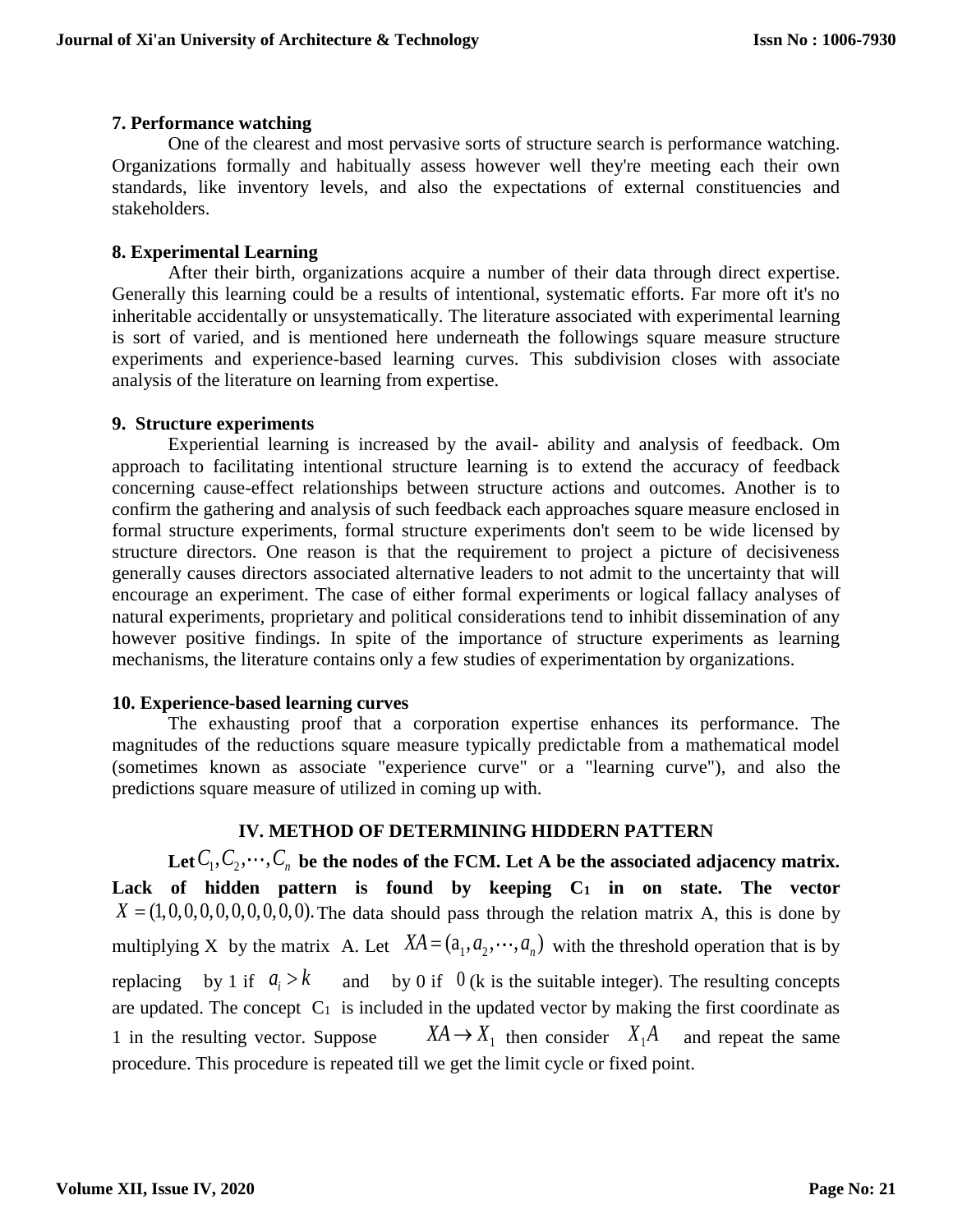## **Concept of the Problem**

The following ten concepts  ${c_1, c_2, ..., c_n}$  as the main nodes of our problem.

- $C_1$  Inborn learning
- C2- Vicarious Learning
- C3 Grafting
- C4- Looking out and Noticing
- $C<sub>5</sub>$  Scanning
- C6- Centered search
- C7- Performance monitoring
- C8- Experimental Learning
- C9–Structure experiments
- C<sup>10</sup> Experience-based learning curves

Let us divide these concepts in cyclic way of classes, each having the concepts in prime order has following way

$$
s_1 = \{c_1, c_2, c_3, c_4\}, s_2 = \{c_3, c_4, c_5, c_6\}, s_3 = \{c_5, c_6, c_7, c_8\}, s_4 = \{c_7, c_8, c_9, c_{10}\}, s_5 = \{c_9, c_{10}, c_1, c_2\}.
$$

The directed graph and the relation matrix for the class  $s_1 = \{c_1, c_2, c_3, c_4\}$  given by following Table 1 and Figure 1.

**Table 1**

|                 | $C_1$ | C <sub>2</sub> | $C_3$ | C <sub>4</sub> |
|-----------------|-------|----------------|-------|----------------|
| $C_1$           | Ŋ     |                |       |                |
|                 |       | 0              | 0     |                |
| $rac{C_2}{C_3}$ |       | 0              |       |                |
|                 |       |                |       |                |

**Fig. 1**



The directed graph and the relation matrix for the class  $s_2 = \{c_3, c_4, c_5, c_6\}$  given by following Table 2 and Figure 2.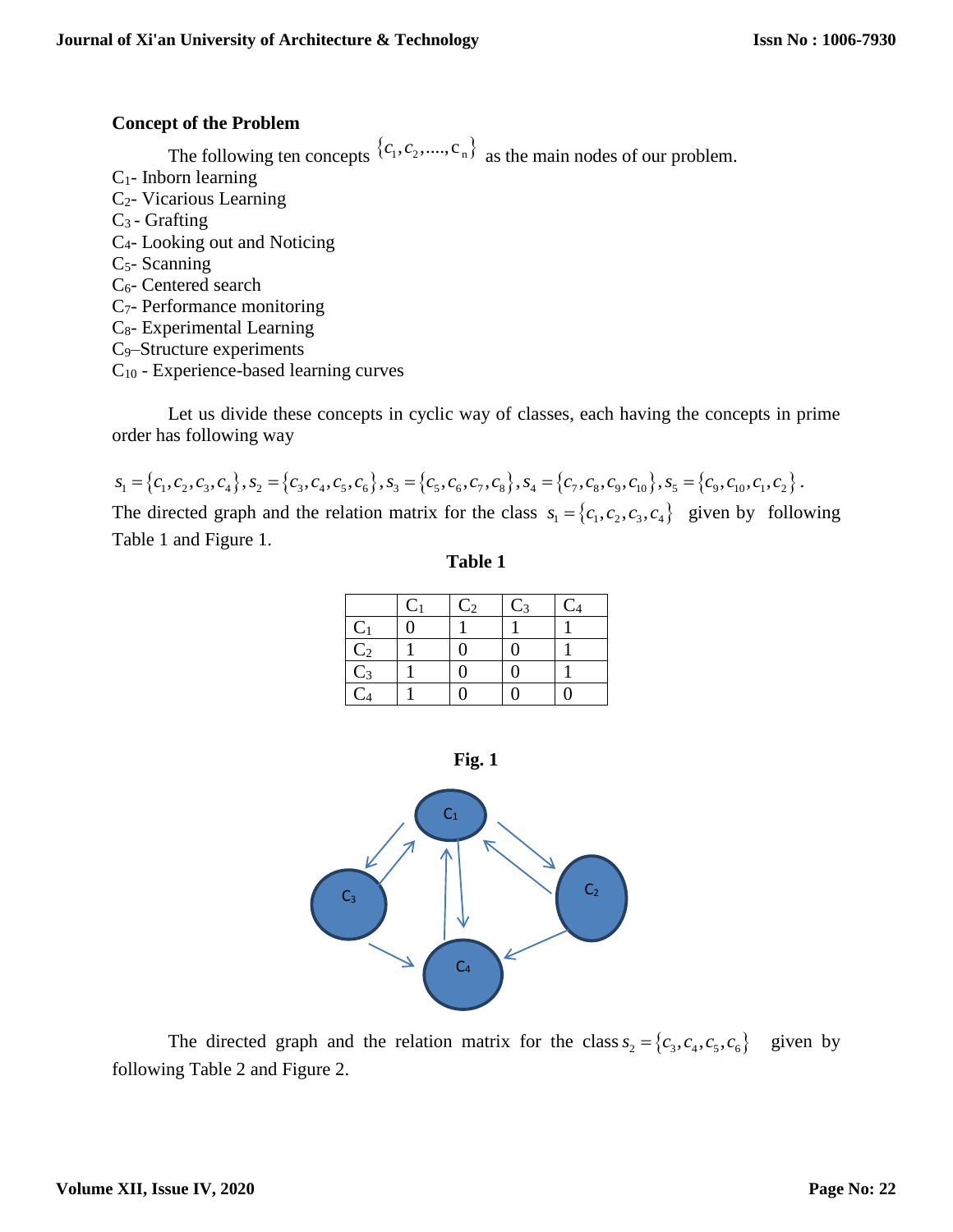| 'able |  |
|-------|--|
|-------|--|

|                | $C_3$       | $C_4$ | $C_5$ | $C_6$ |
|----------------|-------------|-------|-------|-------|
| $C_3$          | $0^{\circ}$ |       | 0     |       |
| $C_4$          | 0           | 0     |       |       |
| C <sub>5</sub> | 0           |       | 0     |       |
| $C_6$          |             |       | 0     |       |





The directed graph and the relation matrix for the class  $s_3 = \{c_5, c_6, c_7, c_8\}$  given by the experts is as following Table 3 and Figure 3.

| m<br>π |  |
|--------|--|
|--------|--|

|                | $C_5$       | $C_6$ | C <sub>7</sub> | $C_8$ |
|----------------|-------------|-------|----------------|-------|
| C <sub>5</sub> | $0^{\circ}$ |       |                | 0     |
| $C_6$          | 0           | 0     |                |       |
| C <sub>7</sub> |             | 0     | 0              | 0     |
| $C_8$          | 0           | 0     | 0              | 0     |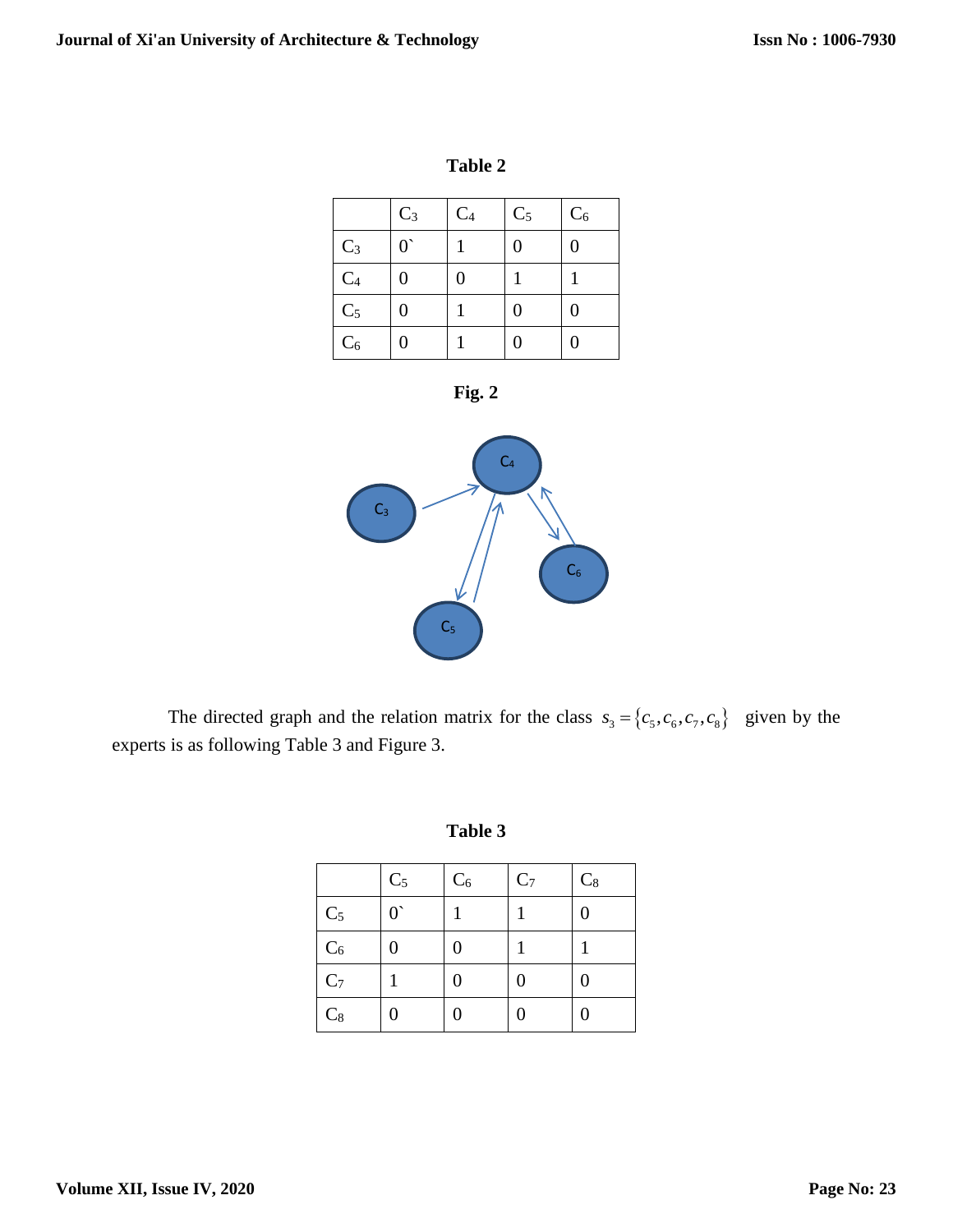

The directed graph and the relation matrix for the class  $s_4 = \{c_7, c_8, c_9, c_{10}\}$  given by following Table 4 and Figure 4.

| me<br>и |  |
|---------|--|
|---------|--|

|                | $C_7$       | $C_8$ | $C_9$ | $C_{10}$ |
|----------------|-------------|-------|-------|----------|
| $C_7$          | $0^{\circ}$ |       | 0     | 0        |
| $C_8$          | 0           |       |       |          |
| $\mathrm{C}_9$ |             |       | 0     |          |
| $C_{10}$       |             |       | 0     |          |



The directed graph and the relation matrix for the class  $s_5 = \{c_9, c_{10}, c_1, c_2\}$  given by following Table 5 and Figure 5.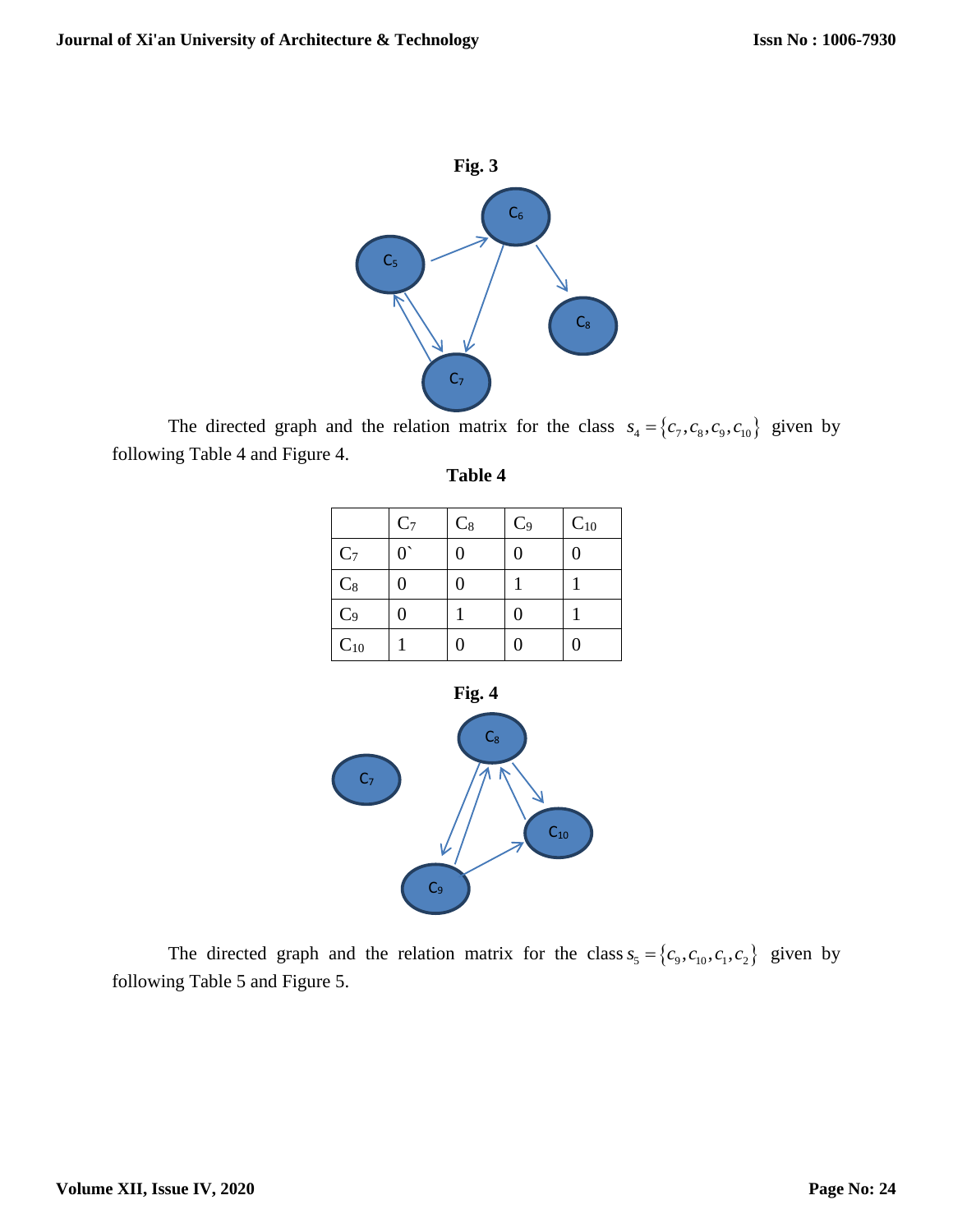|                | $C_9$       | $\mathrm{C}_{10}$ | C <sub>1</sub> | $\mathrm{C}_2$ |
|----------------|-------------|-------------------|----------------|----------------|
| $C_9$          | $0^{\circ}$ | 0                 | 0              | 0              |
| $C_{10}$       |             | 0                 | 0              | 0              |
| $C_1$          |             | 0                 | 0              | 0              |
| C <sub>2</sub> |             | 0                 | 0              | 0              |





The combined direct graph and combined overlap block FCM of equal size is as follows

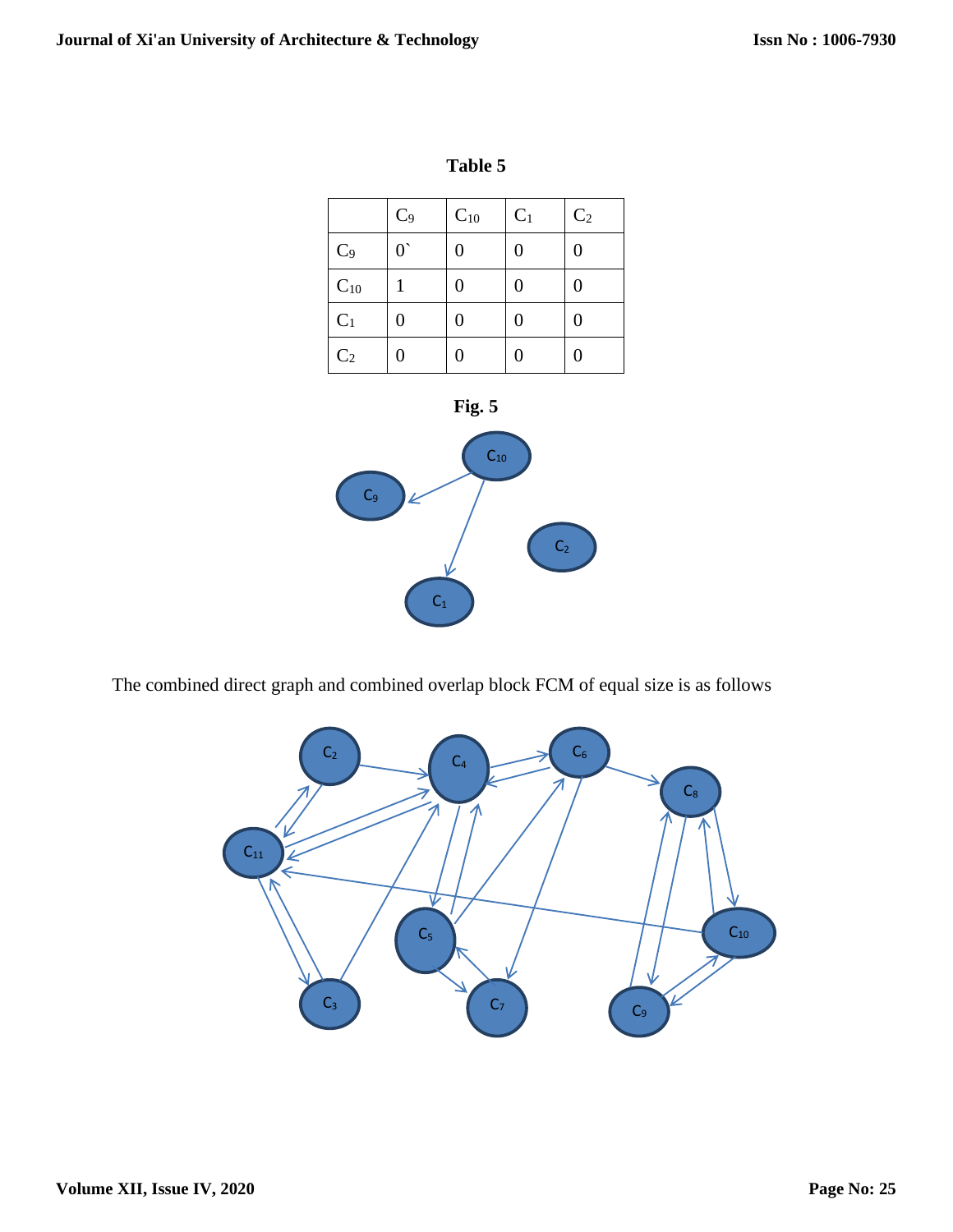|       |                            | $\mathcal{C}_1$ |                  |                  |                  |                  | $C_2$ $C_3$ $C_4$ $C_5$ $C_6$ $C_7$ $C_8$ $C_9$ $C_{10}$ |                  |                  |                |                |
|-------|----------------------------|-----------------|------------------|------------------|------------------|------------------|----------------------------------------------------------|------------------|------------------|----------------|----------------|
|       | $C_1$                      | $\overline{0}$  | $\overline{2}$   | $\mathbf{1}$     | $\mathbf{1}$     | $\overline{0}$   | $\boldsymbol{0}$                                         | $\overline{0}$   | $\theta$         | $\theta$       | $\overline{0}$ |
|       | $c_{\gamma}$               | $\overline{2}$  | $\overline{0}$   | $\overline{0}$   | $\mathbf{1}$     | $\boldsymbol{0}$ | $\overline{0}$                                           | $\overline{0}$   | $\overline{0}$   | $\overline{0}$ | $\overline{0}$ |
|       | $\mathcal{C}_3$            | $\mathbf{1}$    | $\overline{0}$   | $\boldsymbol{0}$ | $\boldsymbol{0}$ | $\boldsymbol{0}$ | $\overline{0}$                                           | $\overline{0}$   | $\boldsymbol{0}$ | $\overline{0}$ | $\overline{0}$ |
|       | $c_{\scriptscriptstyle 4}$ | $\mathbf{1}$    | $\boldsymbol{0}$ | $\boldsymbol{0}$ | $\boldsymbol{0}$ | $\overline{2}$   | $\mathbf{1}$                                             | $\overline{0}$   | $\overline{0}$   | $\overline{0}$ | $\overline{0}$ |
| $A =$ | $C_5$                      | $\overline{0}$  | $\boldsymbol{0}$ | $\boldsymbol{0}$ | $\overline{2}$   | $\boldsymbol{0}$ | $\mathbf{1}$                                             | $\mathbf{1}$     | $\overline{0}$   | $\overline{0}$ | $\overline{0}$ |
|       | $c_{\epsilon}$             | $\overline{0}$  | $\overline{0}$   | $\boldsymbol{0}$ | $\mathbf{1}$     | $\boldsymbol{0}$ | $\overline{0}$                                           | $\mathbf{1}$     | $\mathbf{1}$     | $\overline{0}$ | $\overline{0}$ |
|       | c <sub>7</sub>             | $\overline{0}$  | $\overline{0}$   | $\boldsymbol{0}$ | $\boldsymbol{0}$ | $\mathbf{1}$     | $\overline{0}$                                           | $\overline{0}$   | $\overline{0}$   | $\overline{0}$ | $\overline{0}$ |
|       | $\mathcal{C}_{\mathsf{Q}}$ | $\overline{0}$  | $\overline{0}$   | $\overline{0}$   | $\boldsymbol{0}$ | $\overline{0}$   | $\overline{0}$                                           | $\overline{0}$   | $\overline{0}$   | $\overline{2}$ | $\mathbf{1}$   |
|       | $\mathcal{C}_{\alpha}$     | $\overline{0}$  | $\overline{0}$   | $\overline{0}$   | $\boldsymbol{0}$ | $\boldsymbol{0}$ | $\overline{0}$                                           | $\overline{0}$   | $\overline{2}$   | $\overline{0}$ | $\overline{2}$ |
|       | $c_{10}$                   | $\mathbf{1}$    | $\overline{0}$   | $\boldsymbol{0}$ | $\boldsymbol{0}$ | $\boldsymbol{0}$ | $\boldsymbol{0}$                                         | $\boldsymbol{0}$ | $\overline{0}$   | $\overline{2}$ | $\overline{0}$ |

Using the above matrix A of the combined overlap block FCM, the hidden pattern is determined. Suppose the concept  $C_1$  is in the ON State and all other nodes are in the OFF state then the initial input vector is  $X = (1,0,0,0,0,0,0,0,0,0)$ .

The effect of on the dynamical system A is given by  $X_2A = (5004221000) \rightarrow (1111110000) = X_3$  $X_2A = (410 \ 21114 \ 6 \ 4 \ 200) \rightarrow (1111110000) = X_4$  $XA = (0, 2, 1, 1, 0, 0, 0, 0, 0, 0) \rightarrow (1\ 1\ 0\ 1\ 1\ 0\ 0\ 0\ 0\ ) = X_1$  $X_1A = (0\ 2\ 0\ 1\ 1\ 0\ 0\ 0\ 0) \rightarrow (1\ 1\ 1\ 1\ 1\ 0\ 0\ 0\ 0\ 0) = X_2$ (say) Where denotes the resultant

vector after thresholding and updating  $X_4$  is the lack of lack of hidden pattern, which is the fixed point.

.